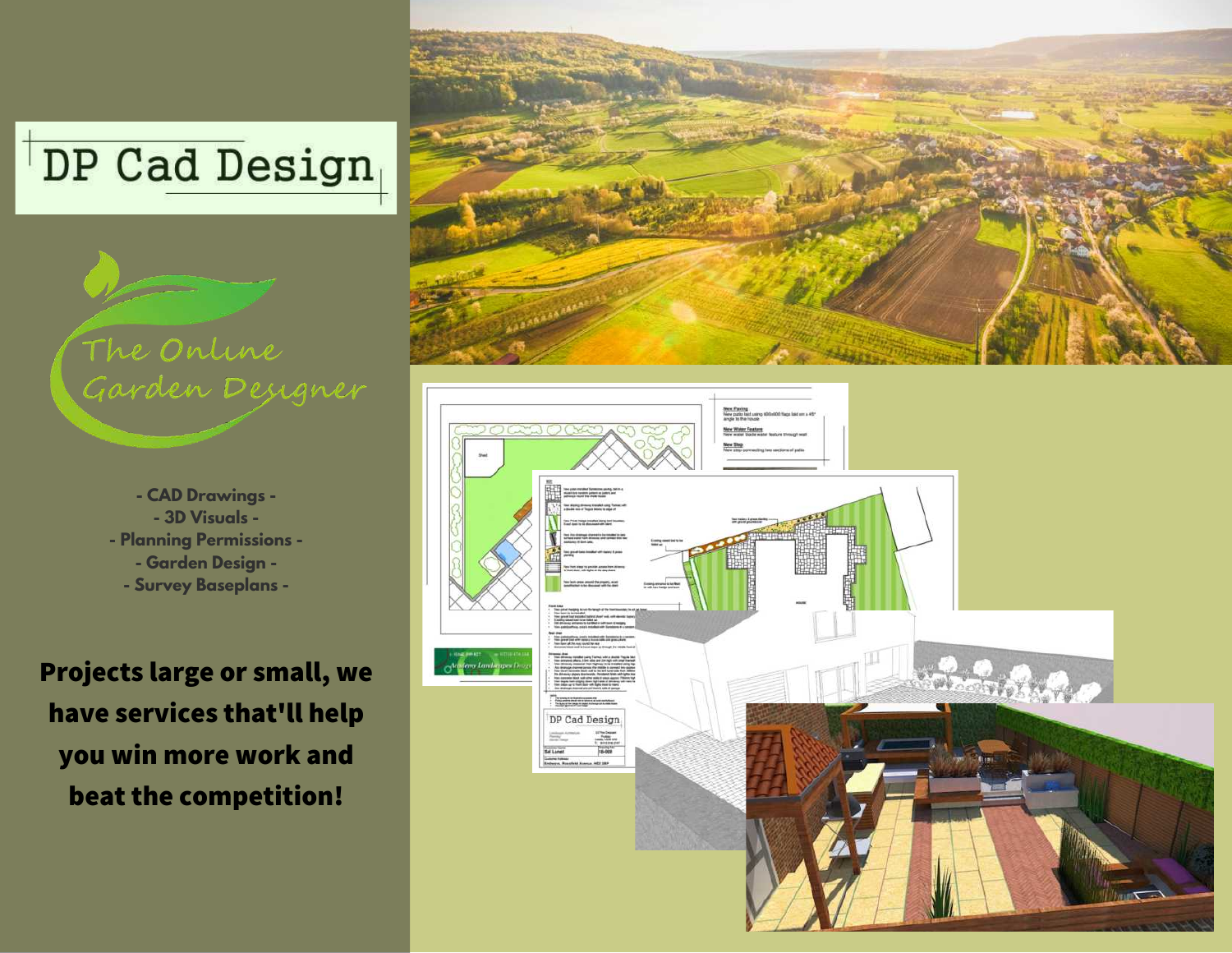

### **WHO WE ARE**

**Our aim is to help landscape businesses fulfil their clients needs, by providing professional drawings to suit a range of project types - Driveways, Patios or full Garden Makeovers & Designs. We have a drawing type to fulfil your needs.**

**All our drawings are tailored to your business by using your company branding and images of your work.**

**We provide our service to you for a competitive fee which allows you to use the drawings however you like. Choose whichever materials your client wants without being tied in to a specific manufacturers products.**

**We know that it's important for you to be able to go back to your client with a drawing as quickly as possible, that's why we offer a fast turn around time and even a 24h priority service if needed.**



## **SERVICES**

### **STANDARD CAD DRAWINGS**

Simple, clear and a budget friendly drawing option for smaller driveways and patio's. Fully branded up with your company details and finished with product photo's to help you sell the job to your client.

From £50

### **PREMIUM CAD DRAWINGS**

Detailed, colourful and perfect for jobs that are more complicated or require a bit more design work. Drawn on A3 paper to help show the more complex projects in more detail.

From £100





### **3D VISUALISATION**

Some clients just can't see what you're trying to achieve. Our 3D Visualisation service provides the perfect way of showing your client what their finished project will look like. From small firepit bbq areas to full garden visualisation, we can supply a range of 3D styles to suit your needs.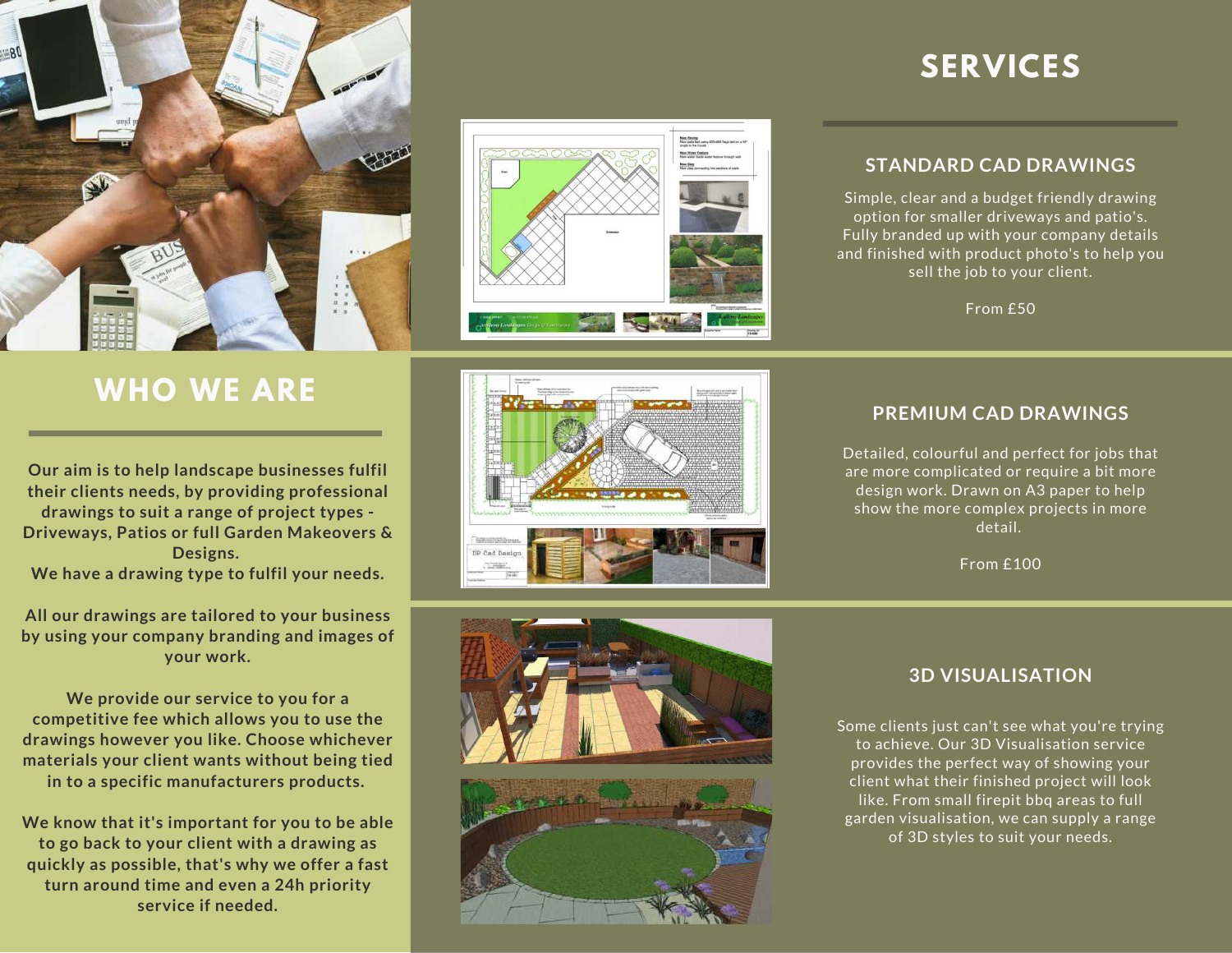

### **STANDARD DRAWINGS**

**Standard drawings are perfect for your regular jobs when you need a straightforward plan. Simple driveways & patio's are the best way to use this drawing.**

**Simple, clear and budget friendly, these drawings help sell even the smallest of driveway or patio renovations.**

**Costing as little as £50, these drawings come fully branded up with your company logo's and website graphics, helping to tie in with your company image.**

## Standard CAD Drawing

#### 01 **Clear & simple drawing**

Drawing shows the layout of the job and which bits go where. Colour helps to distinguish between hard and soft materials.



### **Text to explain the job**

Here we can provide a little more information about the materials used and what aspects you are going to build.



#### 03 **Product photo's**

A picture speak's a thousand words! That's why we use photo's to help show your clients what the paving and other features could look like.



### **Company branding**

When you're selling a job to a client having a fully branded drawing gives the impression that you've done the drawing yourself and can offer a complete package compared to your competition.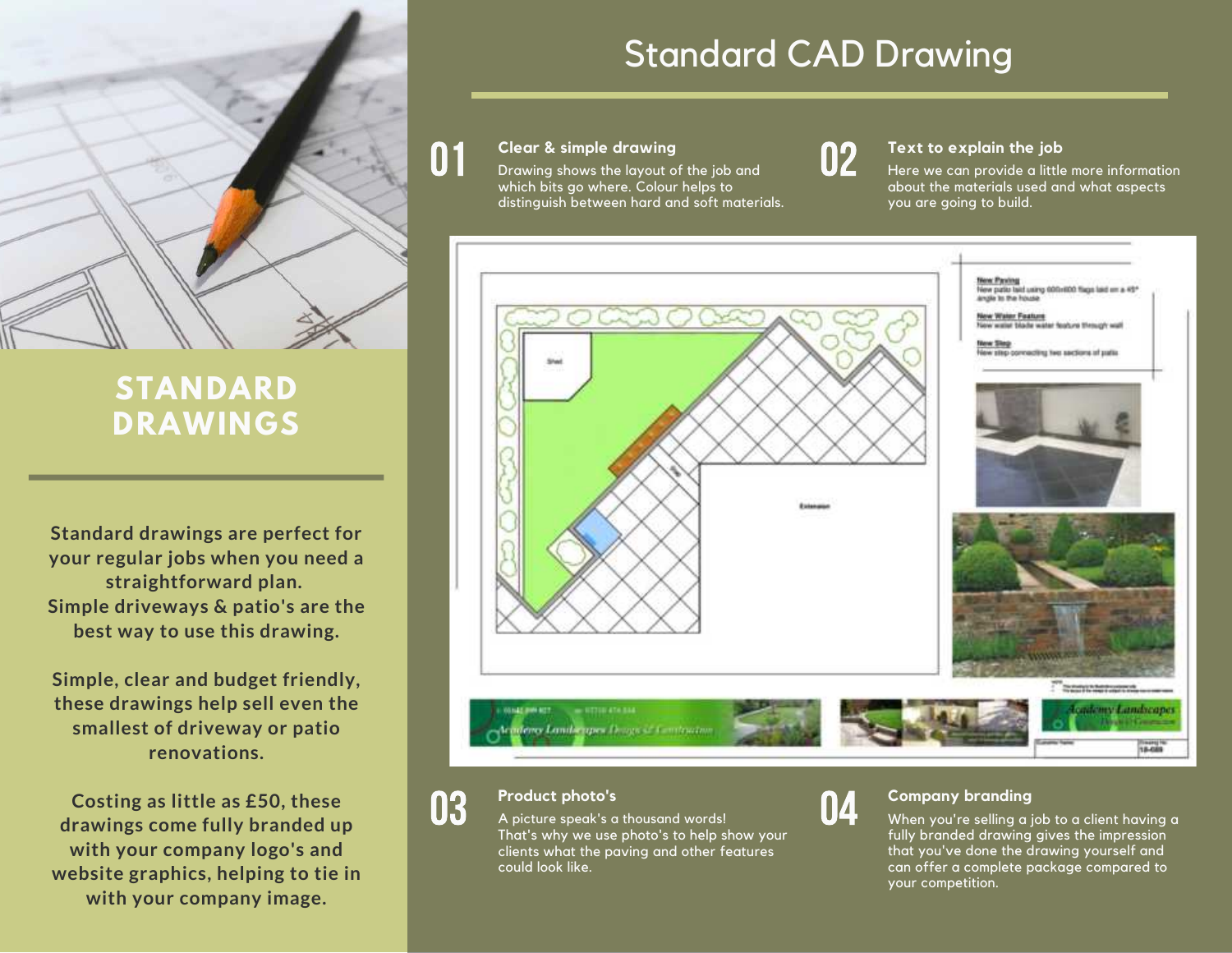

### **PREMIUM DRAWINGS**

**Premium drawings are perfect for more complex or design jobs. If your selling a more expensive quote, it's important to show your client a professional, technical drawing which they can have confidence in**

**Detailed, colourful and technically accurate, these drawings can form part of your client contract to give them peace of mind when parting with larger contract values.**

**Pricing starts from £100 and these drawings come fully branded up with your company logo and A3 paper copies are included once you're happy with finished the drawing**

## Premium CAD Drawing

#### **Colourful & detailed drawing**

Drawing shows the design and features that make up the project. Colour and planting help show how the design links together.

## 02

#### **Design notes explain the job**

Detailed explanation of the design layout helps clients understand your ideas and itemises all aspects included the job.



### **Showcase photography**

03

Images of similar jobs & materials help your client visualise what their project will look like. These are a great tool when explaining your ideas and selling them your skills.



### **Company branding**

When you're selling a job to a client having a fully branded drawing gives the impression that you've done the drawing yourself and you can offer an in house design service compared to your competition.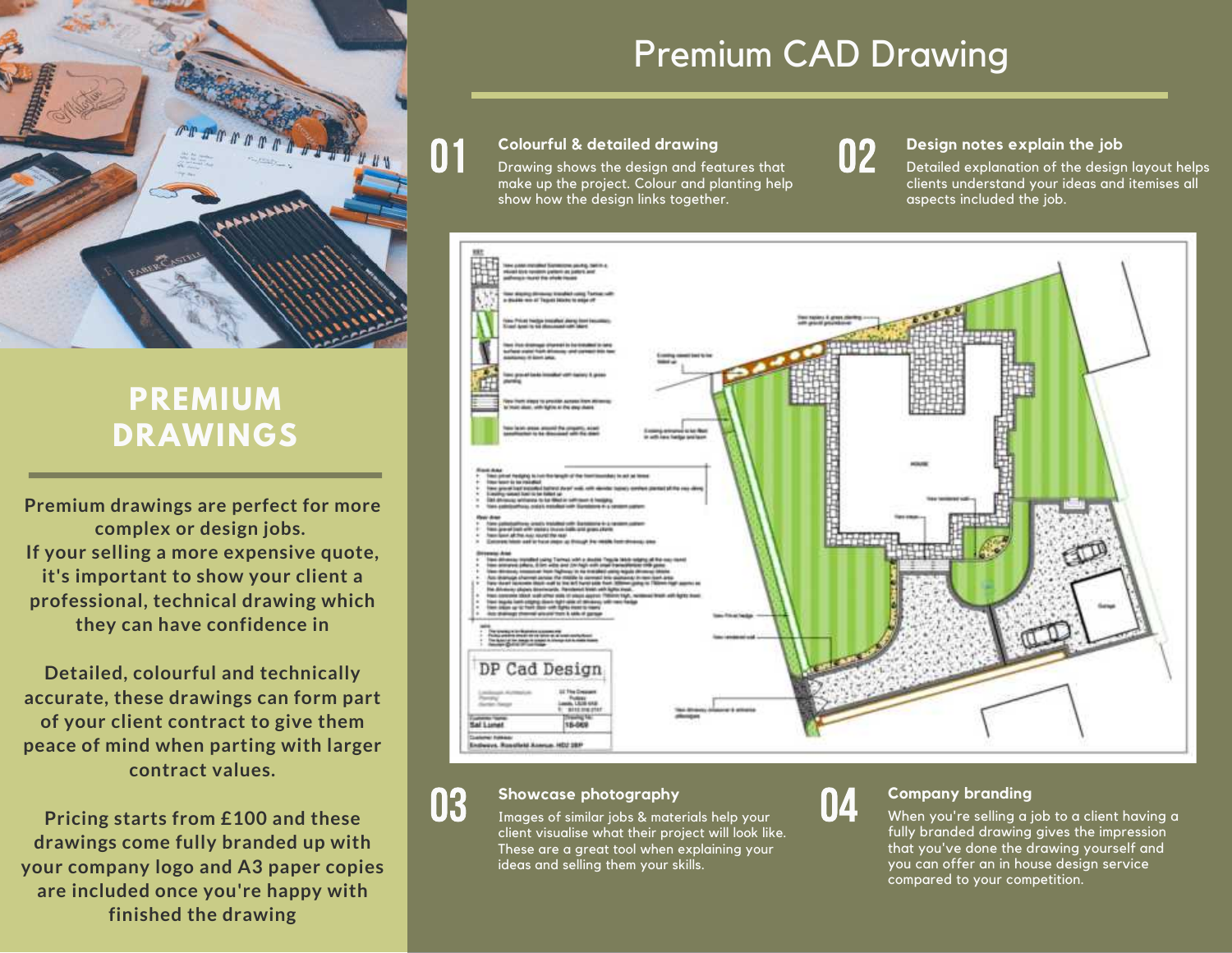

## Choose Your 3D Style

### **Realistic "Real Life" Visual**

We use this style to show how all the features and materials will look once put together. These are time consuming and our most expensive 3D option. They are best used once the client has seen a Standard or Premium drawing and have already signed a contract



### **3D DRAWING OPTIONS**

**3D visuals help on a range of projects no matter how big or small the job might be. Sometimes a client just needs that little extra help trying to understand what they're spending their money on**

**We can produce 3D visuals for the whole project or smaller aspects of a job such as a bbq/firepit or a pergola.**

**Whatever you need, we are here to help you sell that job to the client and ensure your client have trust in you!**

# 02

03

01

### **Coloued "Marker Pen"**

This style is great to simply give a general impression of the design, and you don't need materials to be realistic. They show how the features & colours link together in a clear and accurate way.



### **Black & White Sketch**

A simple and clear sketch type visual that is perfect for patio & driveway jobs or where clients are undecided about which materials to use.

A great value 3D option

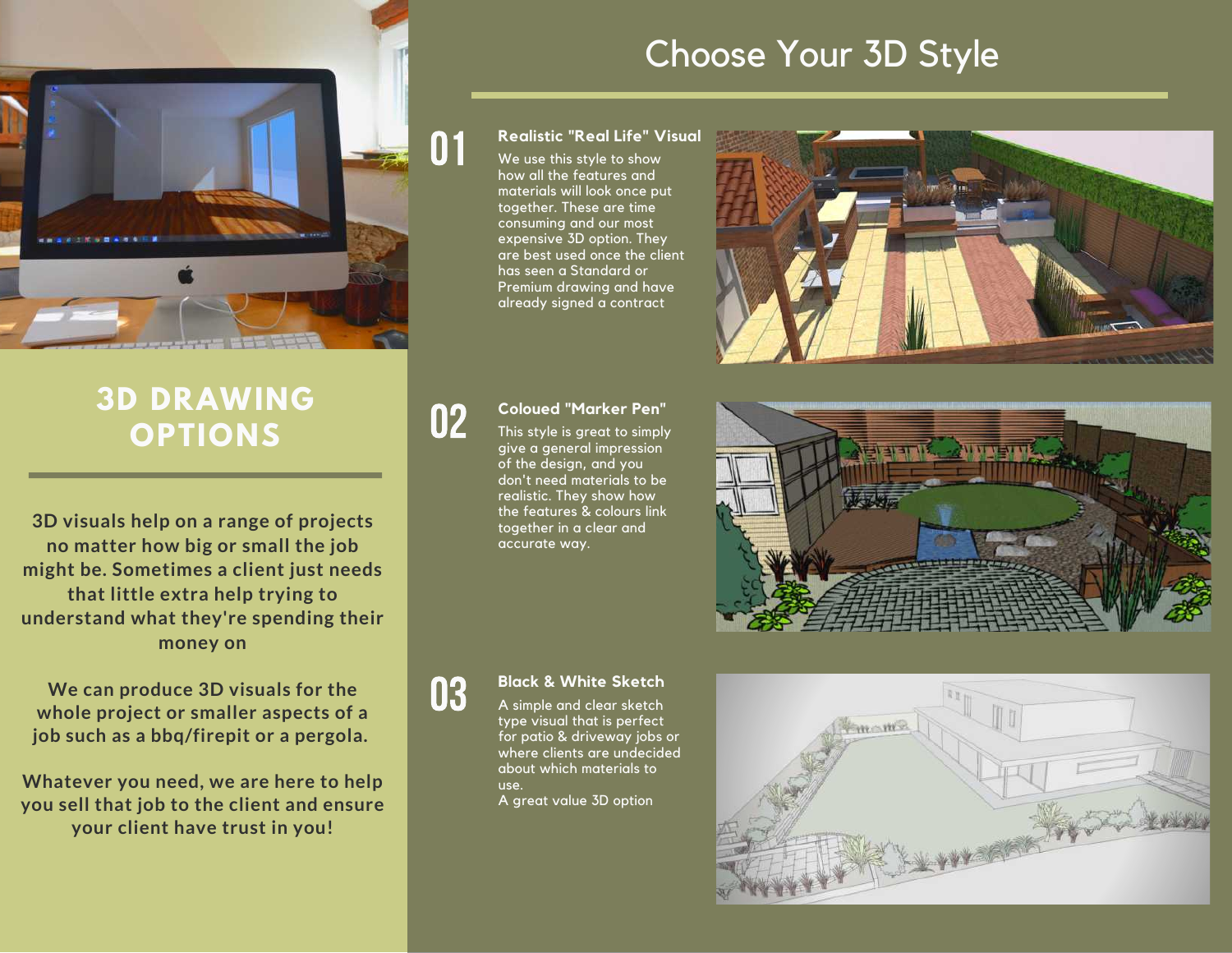

## **OTHER SERVICES**

**We offer a range of extra services designed to compliment our cad drawing & visual services.**

**These are available to you as a loyal customer and are there to help you when you need them most.**

**We always strive to serve our customers whatever their requirements and we can customise any of our services to suit your needs**

### **24h Priority Turnaround**

01

Sometimes you need that extra little help and this service is great when you need something doing quickly.

This service is only available for Standard Drawings and needs to be agreed prior to work commencing.



### 03 **Planning Permission**

We have a growing knowledge when it comes to gaining planning permission for a range of landscape related schemes.. We can produce all the documentation required when submitting scheme's for approval.

Planning approval cannot be guaranteed so payment is due once the application is ready to be submitted.



### 02 s **Survey Baseplans**

Tired of drawing up surveys on site ?

We can provide you with a survey BEFORE you arrive on site which shows you the layout of the site and acts as a basis for your measured survey

Survey Baseplans cost £21.99 and are posted out or emailed out digitally





### **The Online Garden Designer**

As a trained landscape architect with years of garden design experience & flower show awards, we are in a great position to carry out full garden designs on your behalf.

This service takes the stress out of dealing with clients and can free up your time to concentrate on the things you need to focus on.

We offer this service nationwide, remotely from our office, and liaise with clients via telephone & email.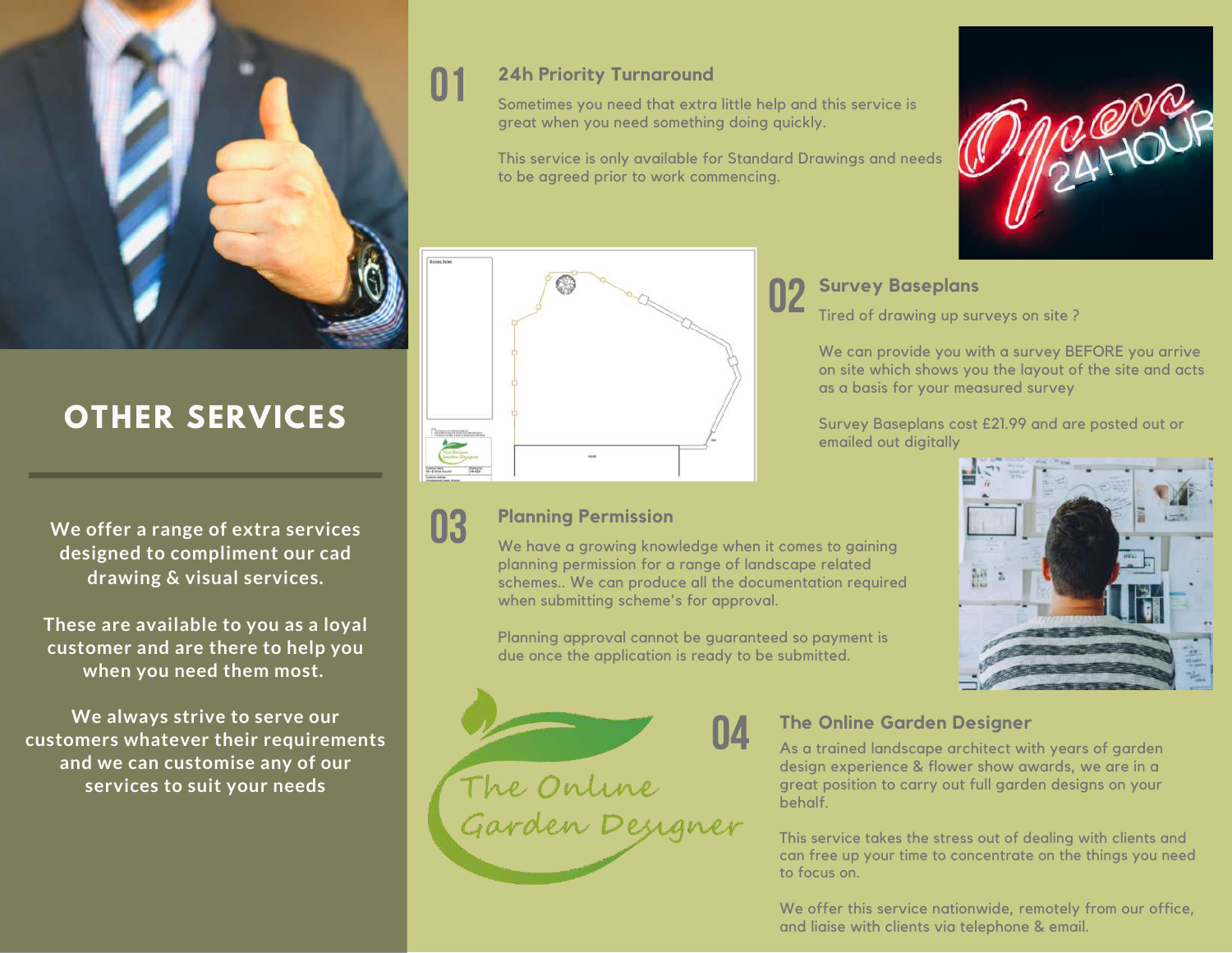

## **2019 PRICE LIST**

- **£50 - £75 Standard CAD Drawings**
- **£100 - £150 Premium CAD Drawings**

### **3D Visuals**

**Realistic Render from £150 Colour Marker from £125 Black & White Sketch from £100 3D PRICES WILL BE QUOTED FOR PRIOR TO COMMENCING WORK**

- **Standard Drawing Cost + £50 24h Priority Turnaround**
- **£21.99 including postage Survey Baseplan**

### **ALL OTHER SERVICES ARE QUOTED PRIOR TO WORK COMMENCING**

### **HOW IT WORKS**

### **Site Information**

**We need as much information as possible to help with our drawings.** 01

> **Send us a copy of your initial site survey. - This can be a survey sketch or site photo's**

**Alternatively, send us the full site address including postcode & we can find the property using our digital mapping service.**

### 02 **Initial Drawing**

**We will draw up your ideas into a 1st draft ready for you to check over or make changes.**

**Once you get the 1st drawing simply send us your feedback with any changes or required alterations.**

**We will then update the drawing ready for you to take to the client with your quote.**

### 03 **Completion & Invoice**

**Once the drawing is finished and you are happy with it, we will send you a digital invoice via email.**

**We allow 7 days for payments which can be done by bank transfer or credit card using our secure online payment service.**

**Further changes to the drawing can be done following client meetings.**

**Minor changes are free, but any substantial drawing alterations will incur an amendment fee of £10 per hour.**

**Amendment fee's are charged at our discretion**





| DP Cad Design                                                                                                                                                                                                                                                                                                              | <b>INVOICE</b><br>DP Cad Design<br>22 The Crescent<br>Pudsey, Leeds LS28 9AB<br>United Kingdom |                          |                                                               |
|----------------------------------------------------------------------------------------------------------------------------------------------------------------------------------------------------------------------------------------------------------------------------------------------------------------------------|------------------------------------------------------------------------------------------------|--------------------------|---------------------------------------------------------------|
| BBL TO                                                                                                                                                                                                                                                                                                                     |                                                                                                | Invoice Number: 19-108   |                                                               |
|                                                                                                                                                                                                                                                                                                                            |                                                                                                |                          | Invoice Date: September 30, 2019                              |
|                                                                                                                                                                                                                                                                                                                            |                                                                                                |                          | Payment Due: October 7, 2019                                  |
|                                                                                                                                                                                                                                                                                                                            |                                                                                                | Amount Due (GBP): £75.00 |                                                               |
|                                                                                                                                                                                                                                                                                                                            |                                                                                                |                          | E Pay Securely Online                                         |
| <b>Service</b>                                                                                                                                                                                                                                                                                                             | Quantity                                                                                       | <b>Price</b>             | Amount                                                        |
| <b>Cad Drawing</b><br>19-108, McCluskie, Front & Rear                                                                                                                                                                                                                                                                      | ١                                                                                              | <b>E75.00</b>            | £75.00                                                        |
|                                                                                                                                                                                                                                                                                                                            |                                                                                                | Total:                   | £75.00                                                        |
|                                                                                                                                                                                                                                                                                                                            |                                                                                                | Amount Due (GBP):        | £75.00                                                        |
|                                                                                                                                                                                                                                                                                                                            |                                                                                                | WESA.                    | Pay Securely Online<br>first wavenups competiting still like. |
|                                                                                                                                                                                                                                                                                                                            |                                                                                                |                          |                                                               |
| Notes<br>Thank you for your custom!                                                                                                                                                                                                                                                                                        |                                                                                                |                          |                                                               |
| If you have any problems with this invoice please contact me immediately.                                                                                                                                                                                                                                                  |                                                                                                |                          |                                                               |
| - LATE PAYMENTS -<br>For any late payments, please note that DP CAO Design will add compensation to any outstanding debt that is 5 working days<br>late. This will be at the rate of 8% of the outstanding debt (charged daily until paid). Please note this is in accordance with<br>Commercial Debts (Interest) Act 1998 |                                                                                                |                          |                                                               |
| Bank Details - HSBC<br>Sort Code - 403728<br>Account No. - 21548838                                                                                                                                                                                                                                                        |                                                                                                |                          |                                                               |